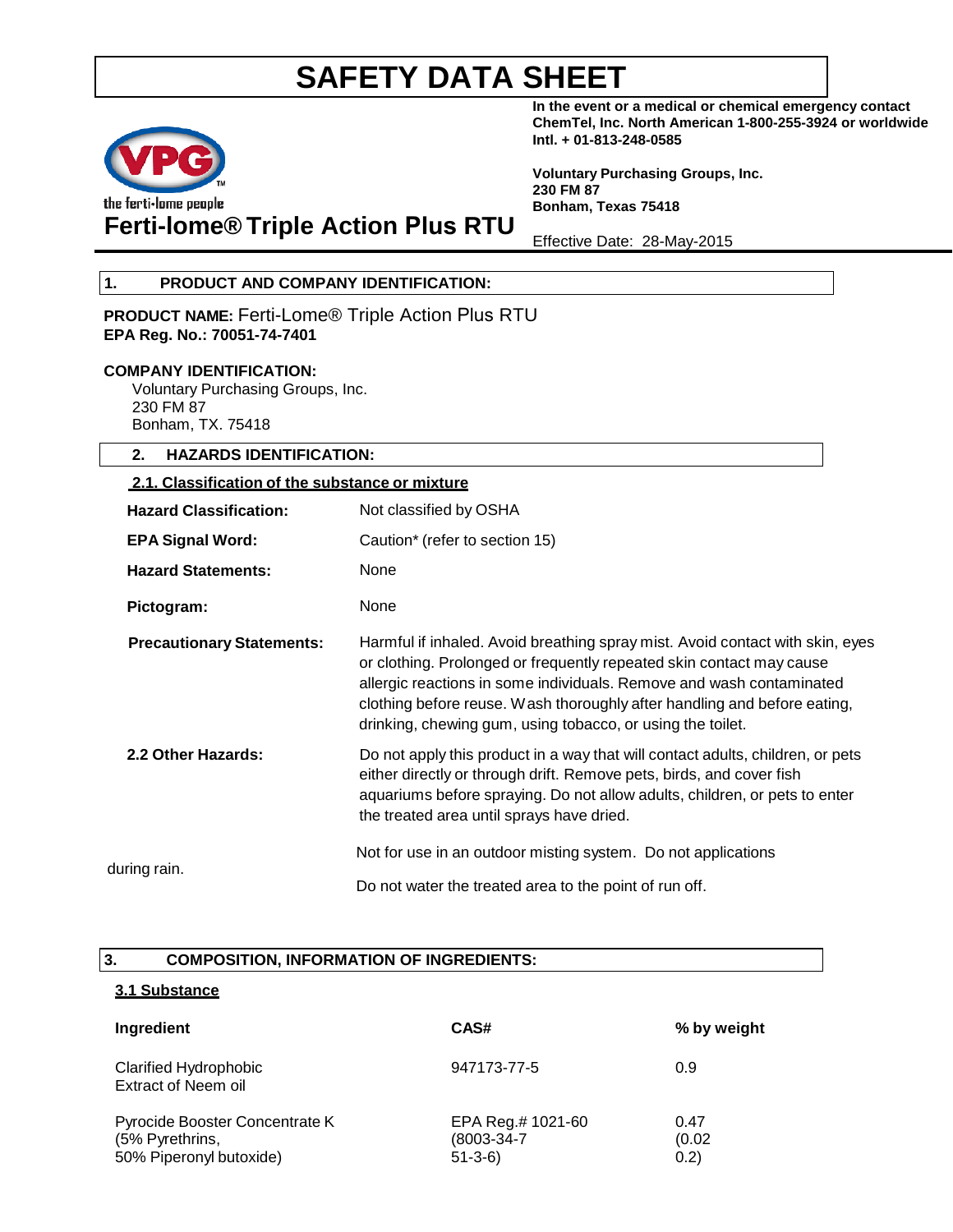

# **Ferti-lome® Triple Action RTU**

**In the event or a medical or chemical emergency contact ChemTel, Inc. North American 1-800-255-3924 or worldwide Intl. + 01-813-248-0585**

**Voluntary Purchasing Groups, Inc. 230 FM 87 Bonham, Texas 75418**

Effective Date: 28-May-2015

### **4. FIRST AID MEASURES:**

## **4.1. Description of first aid measures**

### **Generic measures:**

Have the product container or the label with you when calling a poison control center or doctor or going for treatment.

### **Eye Contact:**

Hold eye open and rinse slowly and gently for 15-20 minutes. Remove contact lenses, if present after 5 minutes then continue rinsing eye. Call poison control center or doctor for treatment advice.

### **Skin Contact:**

Take off contaminated clothing. Rinse skin with plenty of water for 15-20 minutes. Call poison control center or doctor for treatment advice.

### **Inhalation:**

Move person to fresh air. If person is not breathing call 911 or an ambulance, then give artificial respiration, preferably, by mouth to mouth if possible. Call poison control center or doctor for further treatment advice.

### **Ingestion:**

Call poison control center or doctor immediately for treatment advice. Have person sip a glass of water if they are able to swallow. Do not induce vomiting unless told to do so by a poison control center or doctor. Do not give anything by mouth to an unconscious person.

### **4.2. Most important symptoms and effects, both acute and delayed**

Shortness of breath

### **4.3. Indication of any immediate medical attention and special treatment needed** None specified

### **5. FIRE FIGHTING MEASURES:**

**Suitable Extinguishing Media:** All media **Unsuitable Extinguishing Media:** None known

## **5.1. Extinguishing media**

### **5.2. Special hazards arising from the substance or mixture**

**Hazardous combustion products:** None known

**5.3. Advice for firefighters**

**Protection of Firefighters:** None specified

### **6. ACCIDENTAL RELEASE MEASURES:**

**For non-emergency personnel:** None specified

**For emergency responders:** None specified

### **6.1. Personal precautions, protective equipment and emergency procedures**

**6.2. Environmental precautions**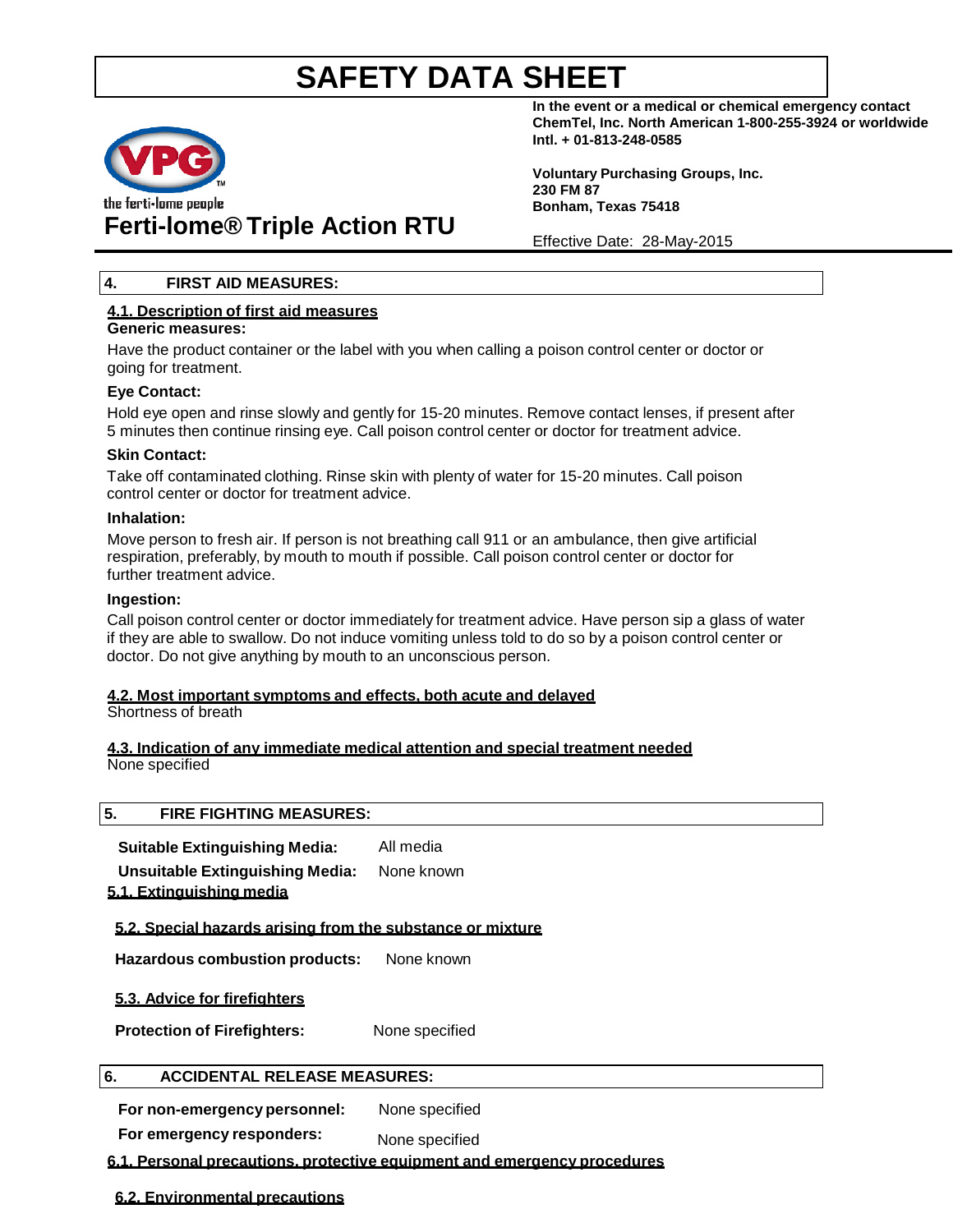

# **Ferti-lome® Triple Action RTU**

**In the event or a medical or chemical emergency contact ChemTel, Inc. North American 1-800-255-3924 or worldwide Intl. + 01-813-248-0585**

**Voluntary Purchasing Groups, Inc. 230 FM 87 Bonham, Texas 75418**

Effective Date: 28-May-2015

This product is toxic to aquatic organisms including fish and invertebrates. To protect the enviroment do

not allow pesticide to enter or run off into storm drains, drainage ditches, gutters or surface waters. Applying this product in calm weather when rain is not predicted for the next 24 hours will help ensure that wind and rain does not blow or wash pesticide off the treated area.

This product is toxic to bees exposed to direct treatment. Do not apply this product while bees are actively visiting the treatment area.

### **6.3. Methods and material for containment and cleaning up**

| <b>Methods for Containment:</b> | Do not use in a manner that would allow drift or rinse water from<br>equipment cleaning to contaminate water sources or supplies. |
|---------------------------------|-----------------------------------------------------------------------------------------------------------------------------------|
| <b>Methods for Clean-Up:</b>    | Contain spills using absorbent material prevent from contaminating from<br>water sources.                                         |
|                                 |                                                                                                                                   |

### **Other Information:**

### **6.4. Reference to other sections**

See Section 8 for occupational exposure limits and risk management measures. Refer to Section 13 for disposal considerations.

### **7. HANDLING AND STORAGE:**

### **7.1. Precautions for safe handling**

Harmful if inhaled. Avoid breathing spray mist. Causes moderate eye irritation. Harmful if absorbed through skin. Avoid contact with skin, eyes, or clothing. Wash thoroughly with soap and water after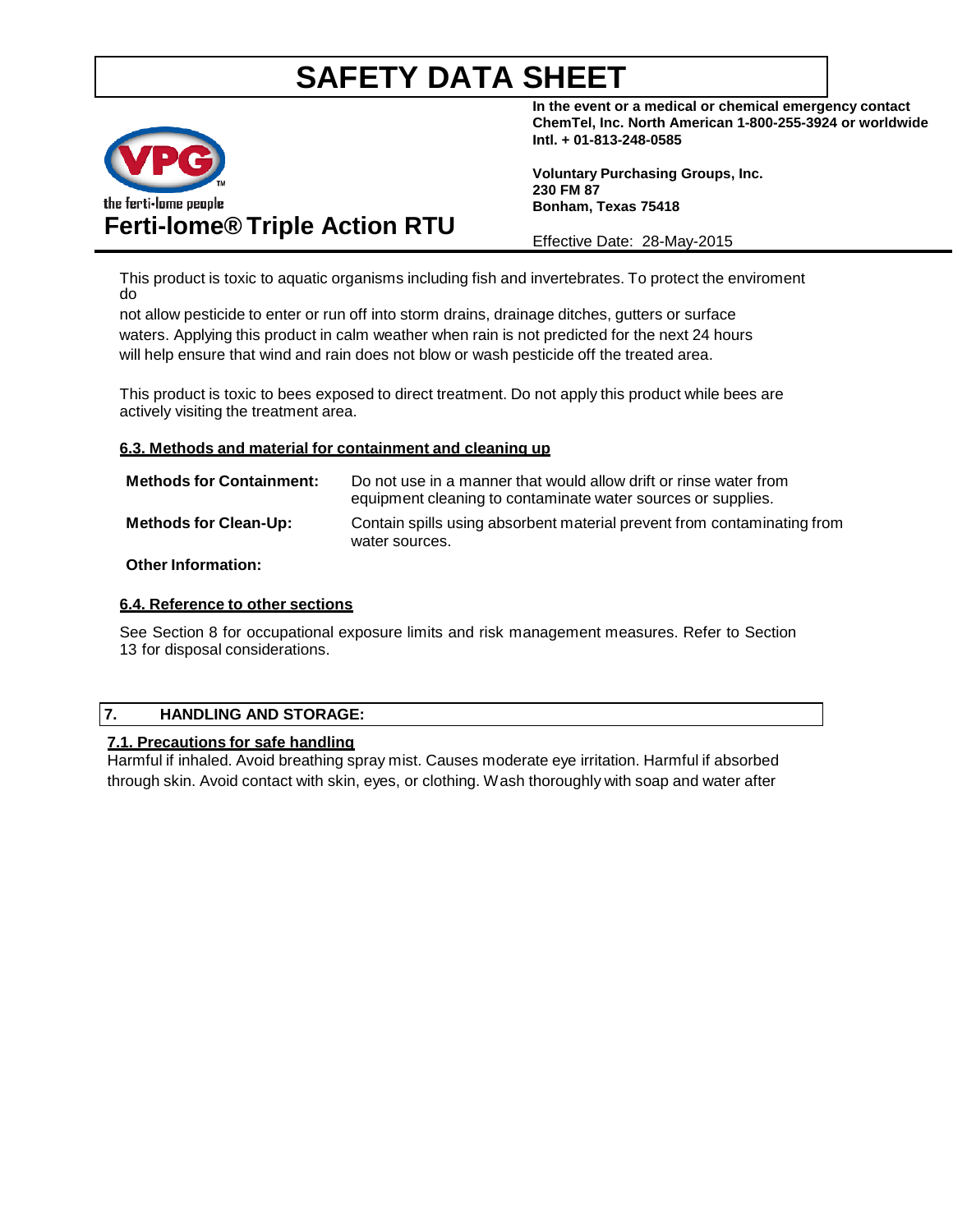

**In the event or a medical or chemical emergency contact ChemTel, Inc. North American 1-800-255-3924 or worldwide Intl. + 01-813-248-0585**

**Voluntary Purchasing Groups, Inc. 230 FM 87 Bonham, Texas 75418**

Effective Date:

### **Safety Date Sheet (SDS)**

**Product Name: Trilogy XL® RTU Date of Compilation: March 23, 2015**

handling and before eating drinking, chewing gum, or using tobacco. Remove and wash contaminated clothing before reuse. Prolonged or frequently repeated skin contact may cause allergic reactions in some individuals.

### **7.2. Conditions for safe storage, including any incompatibilities**

Keep in original container. Keep container tightly sealed when not in use. Keep from freezing.

**7.3. Specific end use(s):** Use as specified on label.

# **8. EXPOSURE CONTROLS/PERSONAL PROTECTION: 8.1. Control parameters OSHA Permissible Exposure Limits (PELs):** Not determined **ACGIH Threshold Limit Values:** Not determined **Other Exposure Limits:** Not determined **8.2. Exposure controls Engineering Controls:** None **Personal Protective Equipment Eye/Face Protection:** None specified **Skin Protection** None specified **Hand Protection:** None specified **Body Protection:** None specified **Respiratory Protection:** None specified **Thermal Hazards:** None known **General Hygiene Considerations:** Harmful if inhaled. Avoid breathing spray mist. Causes moderate eye irritation. Harmful if absorbed through skin. Avoid contact with

skin, eyes or clothing. Wash thoroughly with soap and water after handling and before eating drinking, chewing gum, or using tobacco. Remove and wash contaminated clothing before reuse. Prolonged or frequently repeated skin contact may cause allergic reactions in some individuals.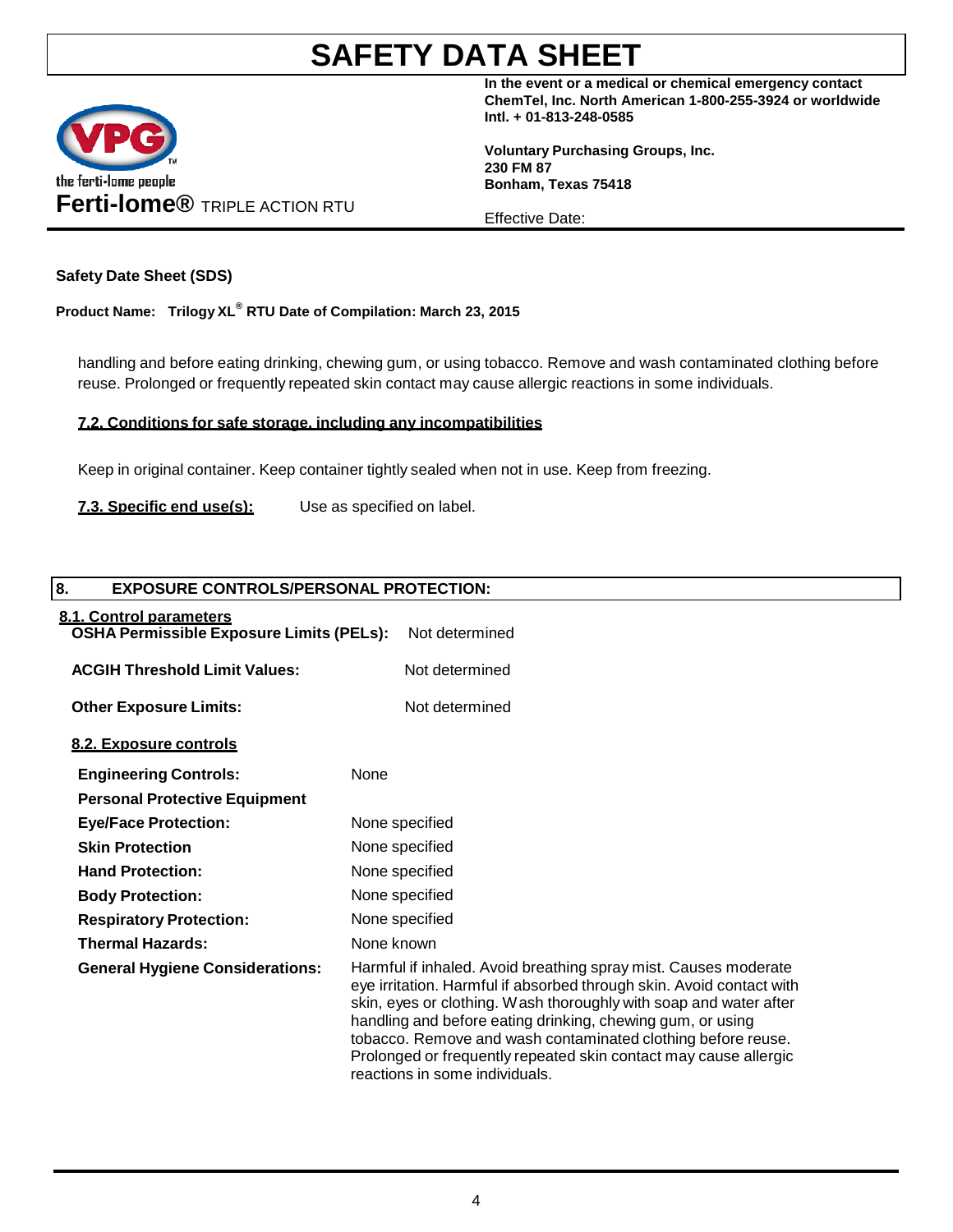

**In the event or a medical or chemical emergency contact ChemTel, Inc. North American 1-800-255-3924 or worldwide Intl. + 01-813-248-0585**

**Voluntary Purchasing Groups, Inc. 230 FM 87 Bonham, Texas 75418**

Effective Date:

**Environmental exposure controls:** Do not apply directly to water. Do not contaminate water when disposing of equipment wash waters or rinsate. This product is toxic to bees exposed to direct treatment. Do not apply this product while bees are actively visiting the area.

### **9. PHYSICAL AND CHEMICAL PROPERTIES:**

### **9.1. Information on basic physical and chemical properties**

| Appearance:<br>Odor:                             | Milky white liquid<br>sour garlic |
|--------------------------------------------------|-----------------------------------|
| <b>Odor Threshold:</b>                           | Not determined                    |
| pH:                                              | 744-822                           |
| <b>Melting Point / Freezing</b><br>Point:        | $0o$ C                            |
| <b>Initial Boiling Point:</b>                    | 100°C                             |
| <b>Boiling Range:</b>                            | Not determined                    |
| <b>Flash Point:</b>                              | Not flammable                     |
| <b>Evaporation Rate:</b>                         | Not determined                    |
| Flammability (solid, gas):                       | Not determined                    |
| <b>Lower &amp; Upper Flammability</b><br>Limits: | Not determined                    |
| <b>Vapour Pressure:</b>                          | Not determined                    |
| <b>Volatility by weight:</b>                     | Not determined                    |
| Density:                                         | 8.33 lbs. /gal.                   |
| Solubility:                                      | 99%                               |
| <b>Partition Coefficient</b>                     | Not determined                    |
| (n-octanol/water):                               |                                   |
| <b>Auto-ignition Temperature:</b>                | Not determined                    |
| <b>Decomposition Temperature:</b>                | Not determined                    |
| <b>Viscosity:</b>                                | Not determined                    |
| <b>Explosive Properties:</b>                     | Not explosive                     |
| <b>Oxidising Properties:</b>                     | Not oxidising                     |
| 9.2. Other information                           |                                   |
|                                                  |                                   |

Not available.

### **10. STABILITY & REACTIVITY DATA:**

# **10.1. Reactivity None known**

**10.2. Chemical stability** Stable if stored according to label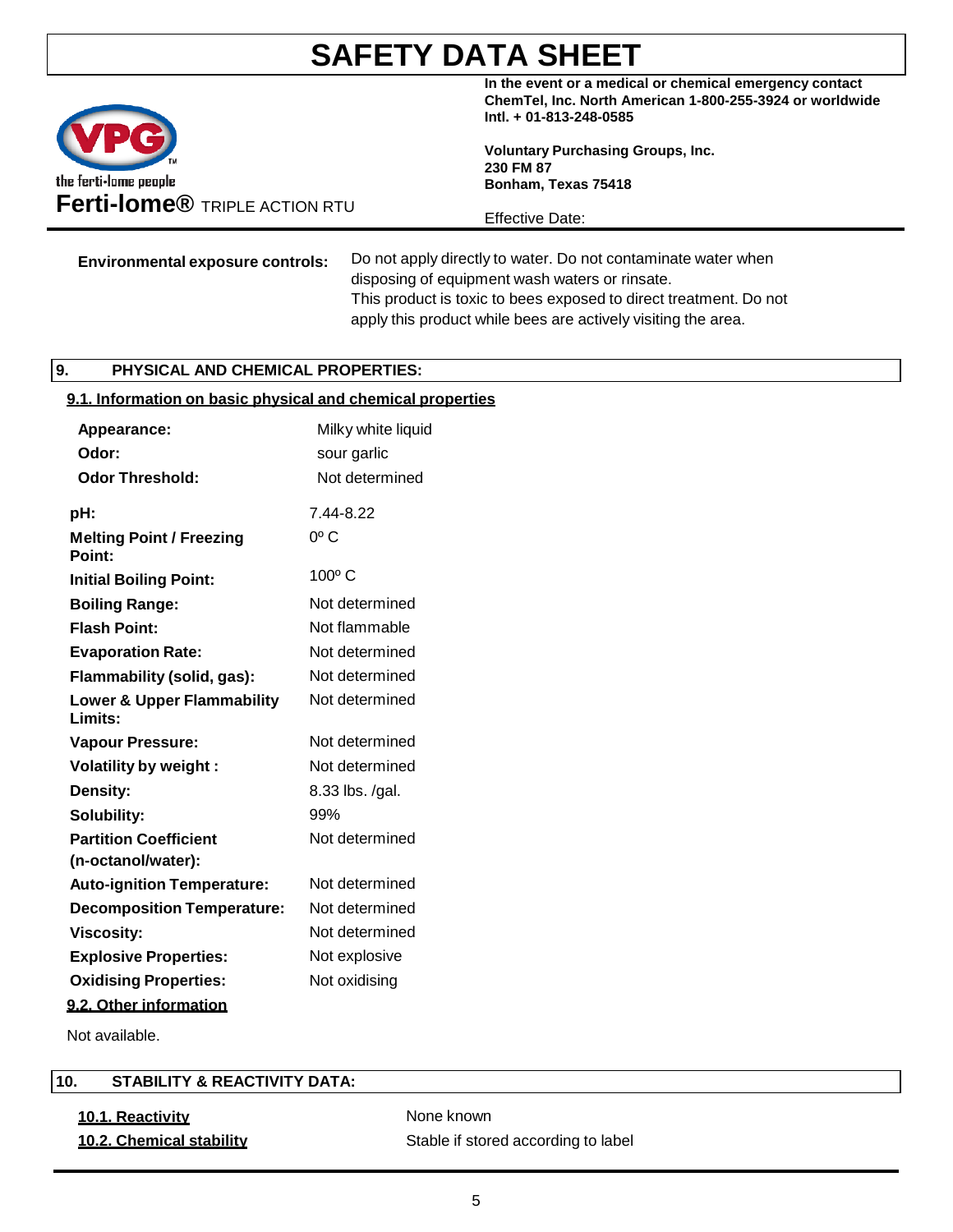

**In the event or a medical or chemical emergency contact ChemTel, Inc. North American 1-800-255-3924 or worldwide Intl. + 01-813-248-0585**

**Voluntary Purchasing Groups, Inc. 230 FM 87 Bonham, Texas 75418**

Effective Date:

|                                                           | LIJECIJVE DAJE.             |
|-----------------------------------------------------------|-----------------------------|
| 10.3. Possibility of hazardous reactions                  | None                        |
| 10.4. Conditions to avoid<br>10.5. Incompatible materials | Do not freeze<br>None known |
| 10.6. Hazardous decomposition products                    | None known                  |

### **11. TOXICOLOGICAL INFORMATION:**

### **11.1. Information on toxicological effects Acute Toxicity**

## **Toxicological information on the substance or mixture:**

| ٠ |  |  |
|---|--|--|
|   |  |  |
|   |  |  |

| LD <sub>50</sub> (oral)       | > 5000 mg/kg, Toxicity Category IV (40 CFR 156.62) |                 |  |
|-------------------------------|----------------------------------------------------|-----------------|--|
| LD <sub>50</sub> (dermal)     | >2000 mg/kg, Toxicity Category III (40 CFR 156.62) |                 |  |
| LC <sub>50</sub> (inhalation) | > 2 mg/L, Toxicity Category III                    | (40 CFR 156.62) |  |

### **Skin corrosion / irritation:**

Slightly irritating, Toxicity Category IV

**Eye irritation:** Non-irritating, Toxicity Category IV

## **Respiratory or skin sensitization:**

Mildly sensitizing (study with product containing 90% neem oil)

### **Other information on adverse health effects: Carcinogenicity**

- **NTP Listed:** Not applicable
- **IARC Listed:** Piperonyl butoxide: Group 3; The agent is not classifiable as to its carcinogenicity to humans.
- **OSHA:** Not applicable

## **11.2 Reference to other sections**

See Section 4 for symptoms and acute and delayed effects.

### **12. ECOLOGICAL INFORMATION:**

## **12.1. Toxicity**

This pesticide is toxic to aquatic organisms including fish and invertebrates. This product is highly toxic to bees exposed to direct treatment.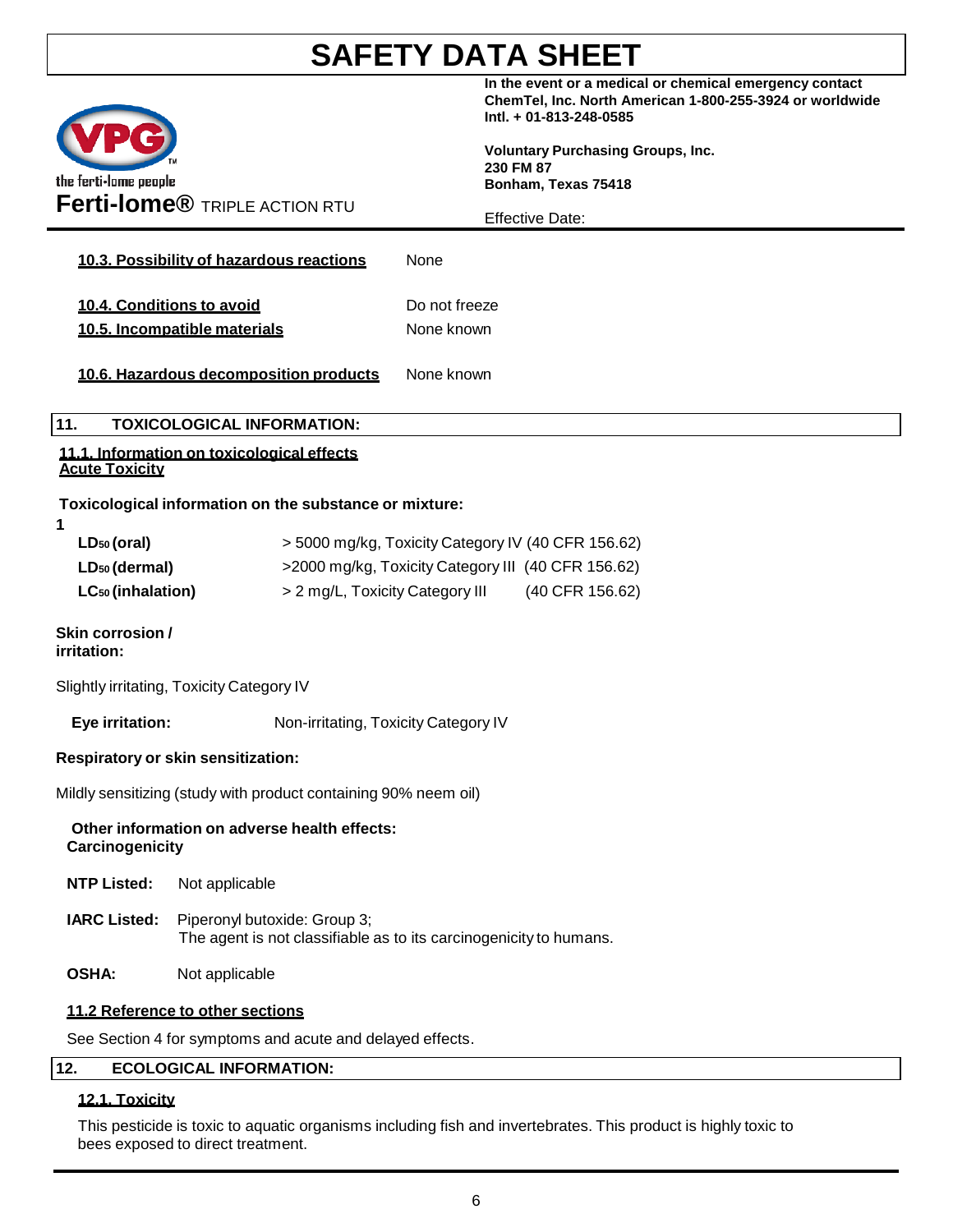

**In the event or a medical or chemical emergency contact ChemTel, Inc. North American 1-800-255-3924 or worldwide Intl. + 01-813-248-0585**

**Voluntary Purchasing Groups, Inc. 230 FM 87 Bonham, Texas 75418**

Effective Date:

**12.2. Persistence and degradability** Neem oil degrades rapidly and does not persist in the environment. **12.3. Bioaccumulative potential** Neem oil is not intended for use in aquatic environments. Appropriate cautions are required for use around bodies of water. **12.4. Mobility in soil** No data available. **12.5. Other adverse effects** No data available.

### **13. DISPOSAL CONSIDERATIONS:**

### **13.1. Waste treatment methods**

**Disposal Instructions:** Do not contaminate water, food, or feed by storage and disposal.

*Pesticide Storage:* Keep in original container. Store away from direct sunlight, feed, or foodstuffs. Keep container tightly sealed when not in use.

*Pesticide and Container Disposal:*

*If empty:* Do not reuse this container. Place in trash or offer for recycling if available.

*If partly filled:* Call your local solid waste agency for disposal instructions. Never place unused product down any indoor or outdoor drain.

| 14.<br><b>TRANSPORTATION INFORMATION:</b>                                     |                                    |
|-------------------------------------------------------------------------------|------------------------------------|
| 14.1. UN number                                                               | 14.2. UN proper shipping name      |
| Not regulated.                                                                | Not regulated.                     |
| 14.3. Transport hazard class(es)                                              | 14.4. Packing group                |
| Not regulated.                                                                | Not regulated.                     |
| 14.5. Environmental hazards                                                   | 14.6. Special precautions for user |
| Not regulated.                                                                | Not regulated.                     |
| 14.7. Transport in bulk according to Annex II of MARPOL73/78 and the IBC Code |                                    |
| Not regulated.                                                                |                                    |

### **15. REGULATORY INFORMATION:**

#### **15.1. Safety, health and environmental regulations/legislation specific for the substance or mixture**

EPA: This product is a pesticide product registered by the United States Environmental Protection Agency and is subject to certain labeling requirements under federal pesticide law. These requirements differ from the classification criteria and hazard information required for safety data sheets (SDS), and for workplace labels of